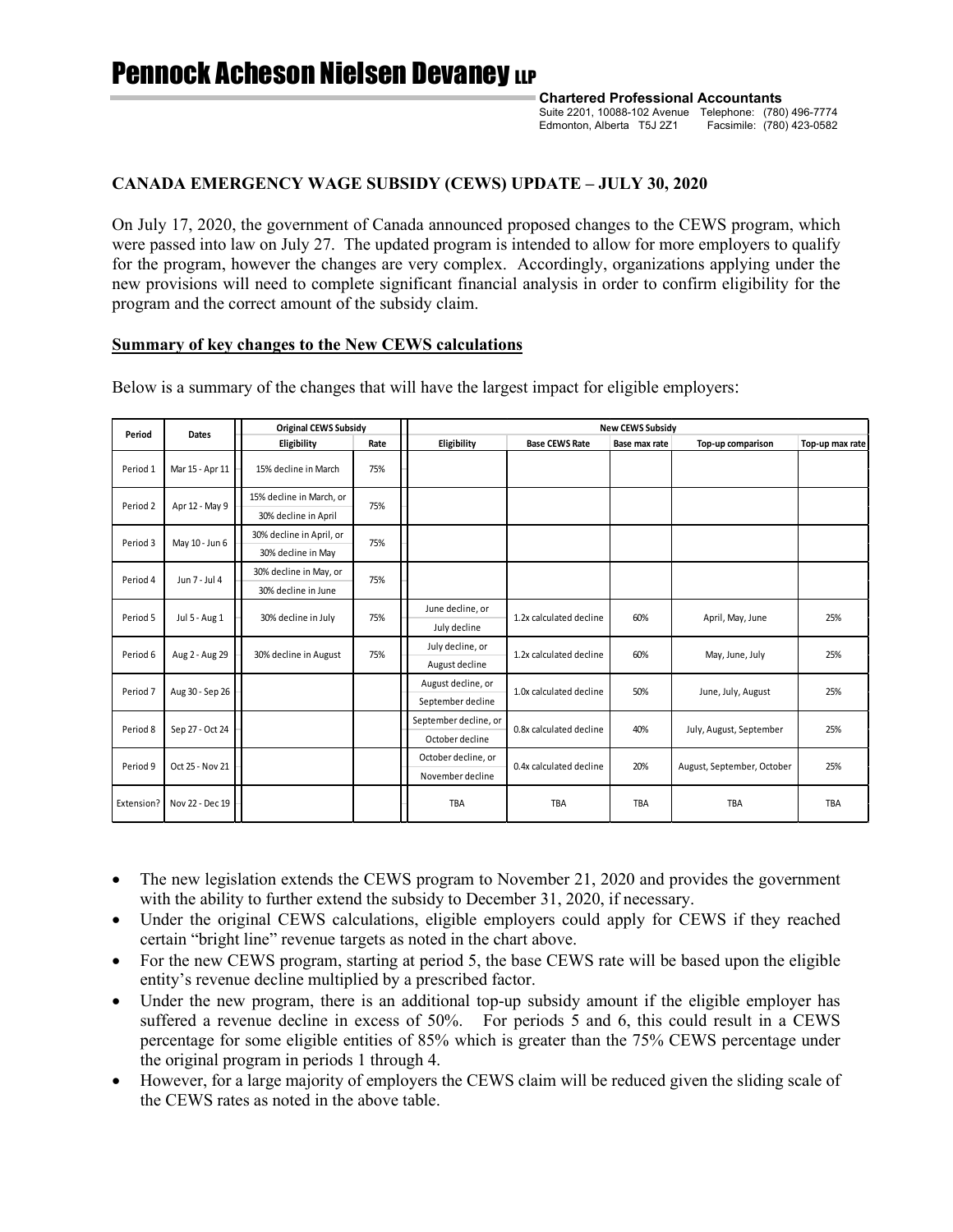- Certain businesses that did not meet the revenue decline percentages in periods 1 through 4, may now be eligible under the new program.
- In periods 5 and 6, if an applicant employer would qualify for a higher claim under the original CEWS program, there is a safe harbour rule to allow for claims in these two periods to be prepared under the original rules. After period 6, however, all claims must be prepared in accordance with the provisions of the new program.
- Under the new program, the subsidy for "arm's length employees" will be based solely on actual remuneration paid for the period, without reference to pre-crisis renumeration. For "non-arm's length employees", there is now an expanded reference period from which to determine baseline remuneration.

# **Revenue Decline**

Revenue decline is calculated year-over-year, or against the average of January/February 2020. Whichever reference period is selected, that period must be maintained throughout claim periods 1 through 4. Under the new program, an eligible employer may re-select the reference period for claim period 5 but it must maintain that selection for the remainder of the program. As such, it will be important for eligible employers to analyze monthly revenues going back to March 2019 in order to determine the most optimal reference period.

Revenue for CEWS purposes excludes any revenue from extraordinary items, related parties and CEWS subsidies. By default, the revenue is calculated using an employer's regular accounting practices. There are elections available to calculate revenue on a cash basis, accrual basis, or on a consolidated basis. Once the method of accounting is selected it must remain consistent throughout the program.

# **Original CEWS Calculation**

Under the original program, once the revenue decline threshold was met, an eligible employer qualified for the 75% subsidy. The subsidy was limited to wages of \$1,129 per week per employee (\$847 subsidy). If there was a reduction in pay compared to pre-pandemic wages, the subsidy was based on 75% of the prepandemic earnings, limited to the actual amount paid. This allowed for the possibility of a 100% subsidy if the employee had a 25% pay reduction. Employees who were without pay for 14 or more consecutive days in the subsidy period were not eligible employees under the original subsidy program.

# **New Base CEWS Calculation**

Under the new program, the subsidy rate will change based on the revenue decline for the month or the previous month, multiplied by a factor which decreases over the term of the program. Any employer with a revenue decline will qualify and will reach the maximum base CEWS rate with a 50% revenue decline. The base CEWS rate is then applied to the wages paid (up to \$1,129 per week per employee). Employees who are without pay for 14 or more consecutive days in a claim period are no longer excluded from the new CEWS program.

*Example: Period 5: 20% decline in July = 20% x 1.2 = 24% Base CEWS rate.*

# **New Top-up CEWS Calculation**

Under the new program, there is an additional top-up subsidy amount if the eligible employer has suffered a revenue decline in excess of 50%. For purposes of the top-up, the revenue decline is based on the average revenue decline in the prior 3 months relative to the selected reference period. The top-up amount is equal to 1.25x the percentage revenue decline over 50%, to a maximum top-up of 25%.

*Example: Period 5: 20% decline in July = 20% x 1.2 = 24% Base CEWS rate. If average revenue decline in prior 3 months (April, May, June) was 60%, then top-up rate*  $= 10\% \times 1.25 = 12.5\%$ . Therefore, total *CEWS rate for Period 5 = 24% Base + 12.5% Top-up = 36.5%).*